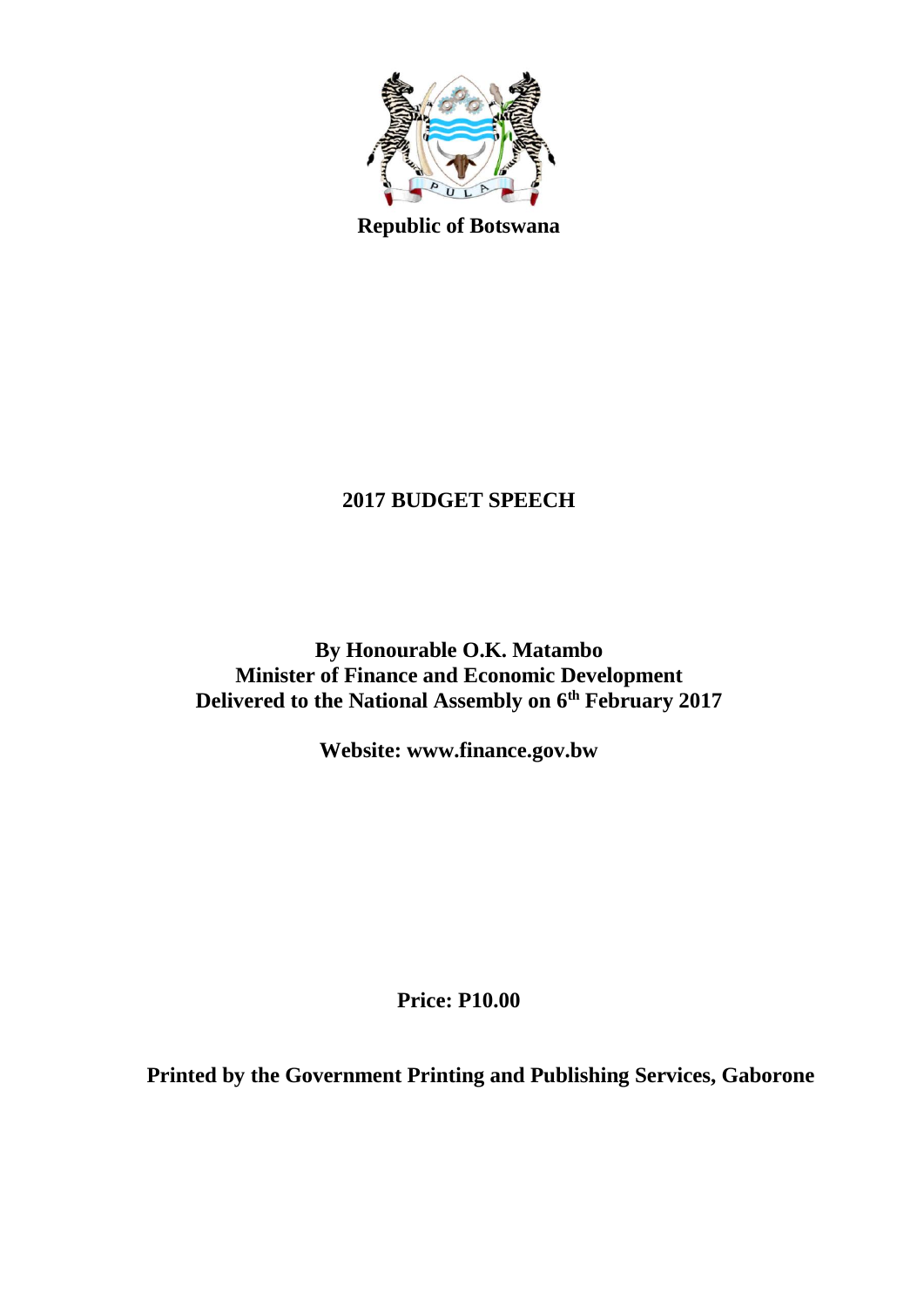# **TABLE OF CONTENTS**

| Balance of Payments and Foreign Exchange Reserves 3                    |  |
|------------------------------------------------------------------------|--|
| PRIORITY AREAS FOR 2017/2018 FINANCIAL YEAR 4                          |  |
| Developing Diversified Sources of Economic Growth and Revenue 5<br>(i) |  |
|                                                                        |  |
|                                                                        |  |
| (ii)                                                                   |  |
| (iii)                                                                  |  |
|                                                                        |  |
| (iv)                                                                   |  |
| Consolidation of Good Governance and Strengthening of National<br>(v)  |  |
|                                                                        |  |
| (vi)                                                                   |  |
|                                                                        |  |
|                                                                        |  |
|                                                                        |  |
|                                                                        |  |
|                                                                        |  |
|                                                                        |  |
|                                                                        |  |
|                                                                        |  |
|                                                                        |  |
|                                                                        |  |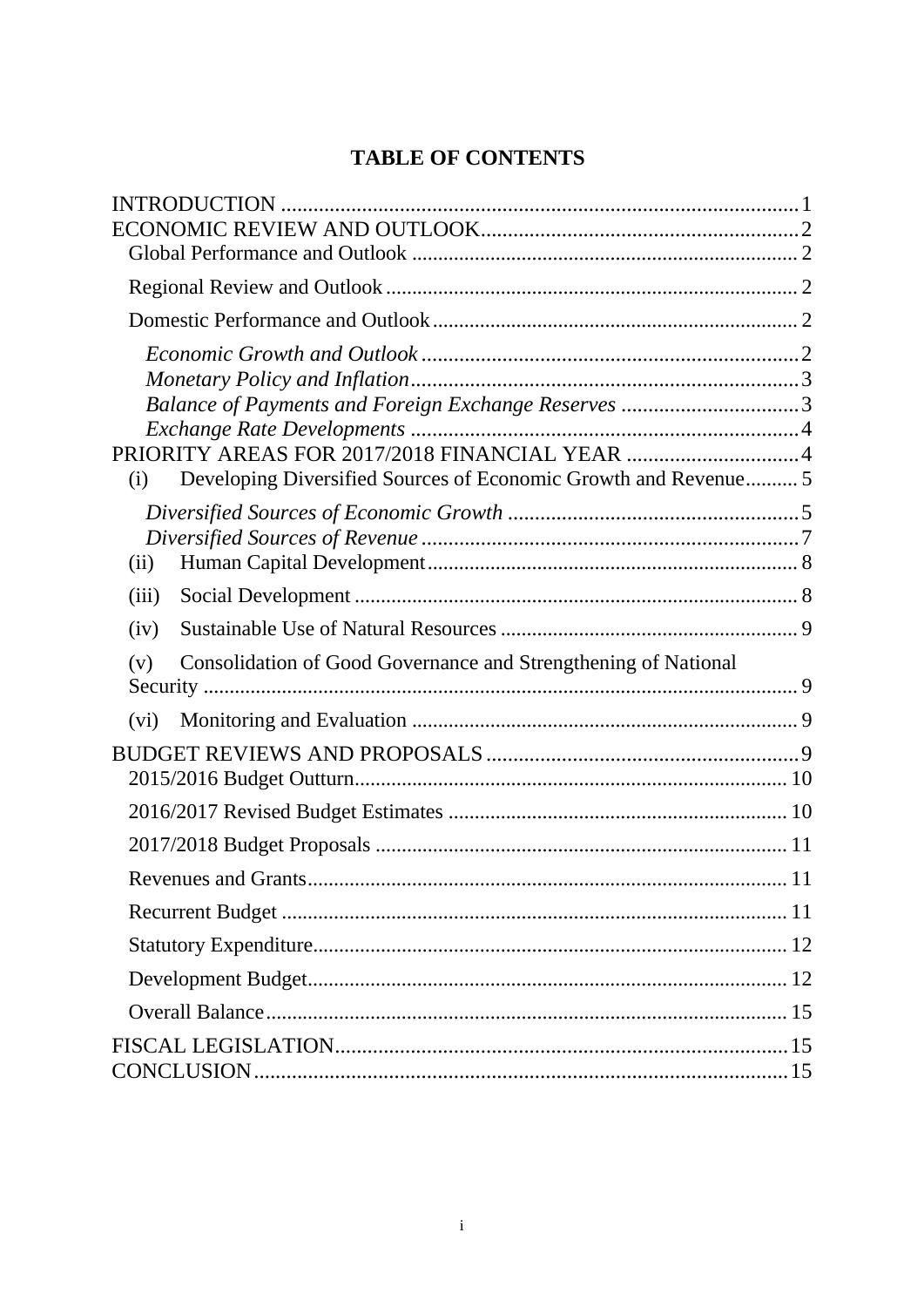# <span id="page-2-0"></span>**INTRODUCTION**

**1. Madam Speaker,** I have the honour this afternoon to present to the National Assembly budget proposals for the financial year 2017/2018.

**2. Madam Speaker**, Honourable Members may recall that the eleventh National Development Plan (NDP 11) was approved by this House in December 2016. Hence, these 2017/2018 budget proposals are the first instalment out of six budgetary outlays for implementing NDP 11, whose theme is **"Inclusive Growth for Realisation of Employment Creation and Poverty Eradication"**. I wish at this point, **Madam Speaker**, to reaffirm the Government's commitment to the principle of national development planning, and to state that this principle has never been violated, contrary to the perception from certain quarters that NDP 10 was at one point suspended. NDP 10 was instead extended by one year to 31<sup>st</sup> March 2017, with the approval of this House.

**3.** The approval of the NDP 11 by Parliament followed extensive consultations with various national stakeholders, which resulted in the identification of several national priorities that have to be pursued in the medium term to address the development challenges of unemployment, poverty and income inequality. In this regard, a significant amount of the financial year 2017/2018 budget, will be allocated to these priorities as they are key in promoting inclusive economic growth, which is a necessary condition to address these development challenges.

**4. Madam Speaker**, these development challenges should be considered in an environment of persistently subdued economic growth worldwide characterised by; continued uncertainties over global economic performance, weak global demand for commodities, and the associated weak commodity prices. These, in turn, affect the expected performance of the domestic economy, reflecting its dependence on the global economy, particularly for the sale of diamonds. Hence, continued prudent financial management during this and subsequent financial years, is essential.

**5. Honourable Members**, to set the context for these budget proposals, I shall briefly review the global, regional and domestic economic situation. The outcome of such a review forms the basis for estimating available resources, and thus, the ability for Government to undertake planned programmes and projects for the financial year.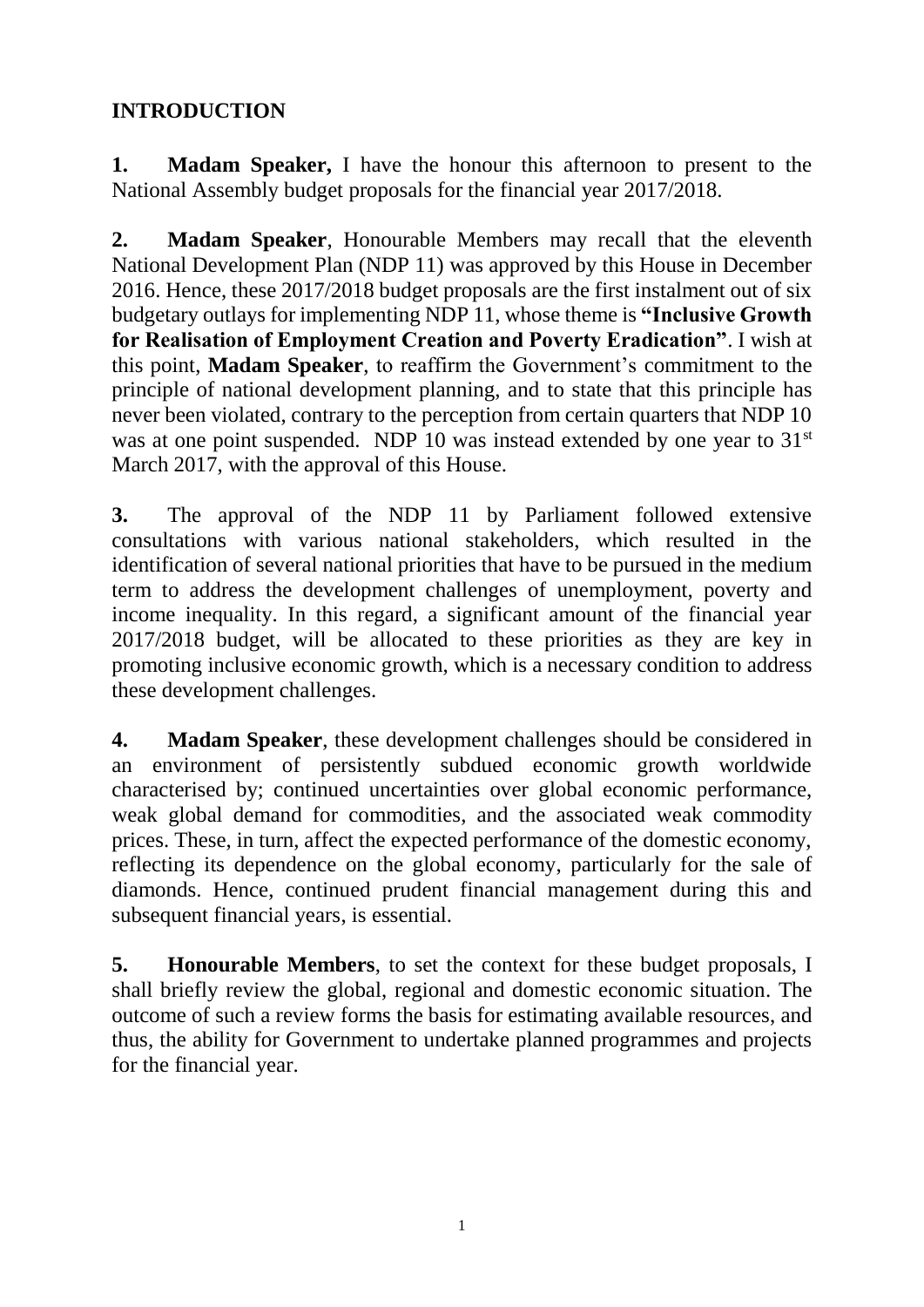## <span id="page-3-0"></span>**ECONOMIC REVIEW AND OUTLOOK**

## <span id="page-3-1"></span>**Global Performance and Outlook**

**6. Madam Speaker**, the global economic performance continues to be subdued, largely driven by; Britain's exit from the European Union, the risk associated with the rebalancing in the Chinese economy, slow recovery of commodity prices, and declining volumes of trade. As a result, the International Monetary Fund's outlook of January 2017 projected a modest global growth of 3.1 percent in 2016, from 3.2 percent recorded during 2015. Growth in emerging market and developing economies was expected to reach 4.1 percent in 2016, the same rate recorded in 2015. On the other hand, growth in advanced economies was forecast to decline from 2.1 percent in 2015 to 1.6 percent in 2016, due to; weak productivity growth, low investment, and subdued demand. In the meantime, the sub-Saharan Africa was anticipated to record a lower growth of 1.6 percent in 2016, down from 3.4 percent in 2015, as a result of weak performance of major economies of Nigeria, South Africa and Angola.

**7.** The global economic outlook for 2017 is however positive, with global growth rate expected to reach 3.4 percent, underpinned by continued positive growth of 4.5 percent in emerging market and developing economies during the same year. Growth in advanced economies is also expected to improve slightly from 1.6 percent in 2016 to 1.9 percent in 2017, while the sub-Saharan Africa economies are expected to recover from 1.6 percent in 2016 and reach 2.8 percent in 2017.

# <span id="page-3-2"></span>**Regional Review and Outlook**

**8. Madam Speaker**, the Southern African Development Community (SADC) region is expected to record a lower average real GDP growth rate of 3.1 percent in 2016 compared to 3.5 percent achieved in 2015. Moreover, inflation pressures in the region have also increased since January 2016, largely due to food shortages and strengthening of the USA dollar against most currencies of the region. Average inflation rose from 7.0 percent in September 2015 to 12.0 percent in September 2016. Performance of the external sector is also expected to be weak in 2016, mainly due to the declining terms of trade. The external current account for the region is projected to deteriorate from a deficit of 8.2 percent of GDP in 2015 to a deficit of 8.4 percent of GDP in 2016.

#### <span id="page-3-3"></span>**Domestic Performance and Outlook**

#### <span id="page-3-4"></span>*Economic Growth and Outlook*

**9. Madam Speaker**, the latest data released by Statistics Botswana based on audited accounts of companies, indicate that the domestic economy contracted by 1.7 percent in 2015, compared to a positive growth rate of 4.1 percent recorded in 2014. This negative growth was mainly due to weak performance of the mining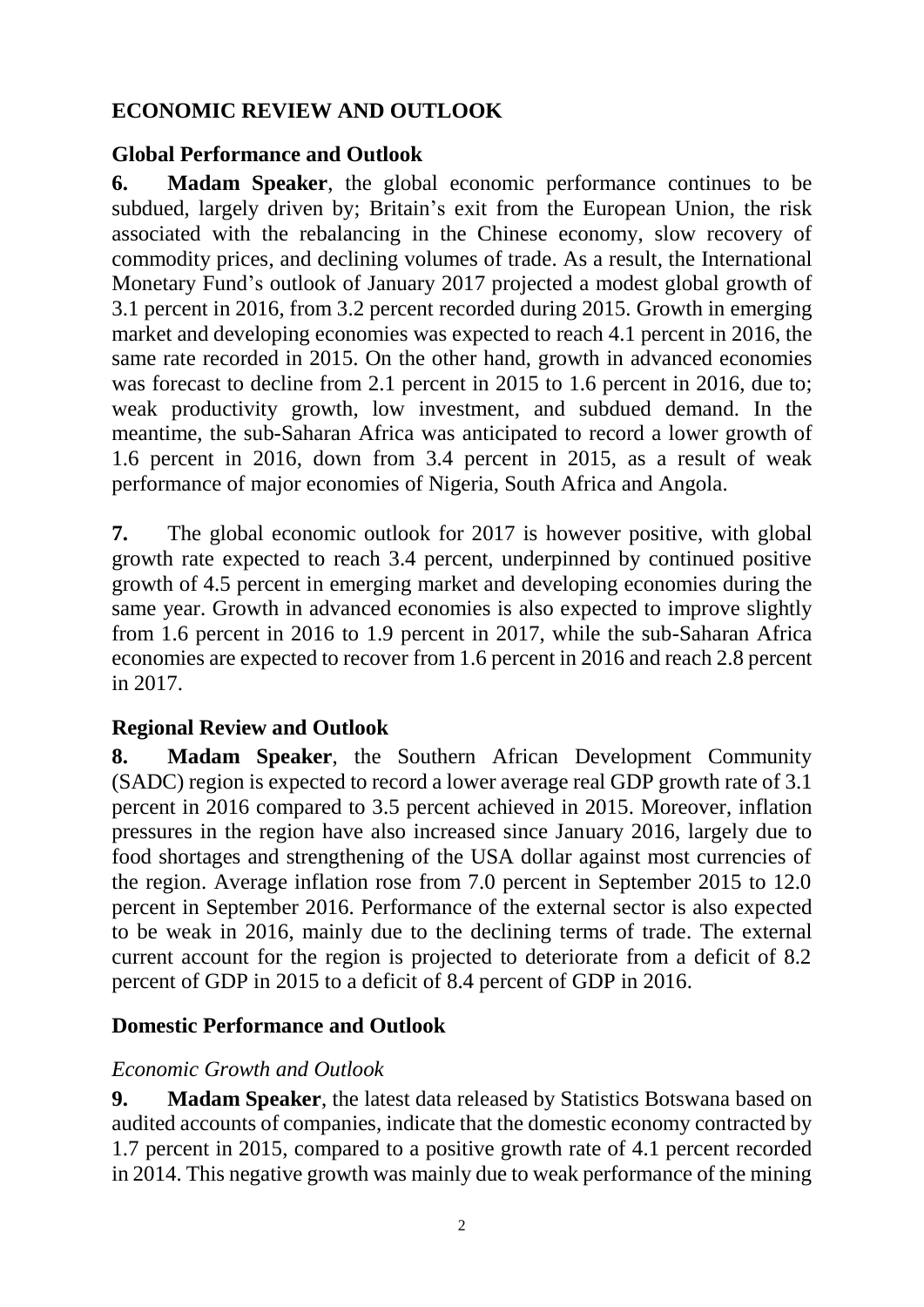sector, as a result of the reduction in diamond and copper production by 15.6 percent and 35 percent, respectively, during the year. The non-mining sectors also registered a lower growth of 1.7 percent in 2015 compared to 4.9 percent in 2014, reflecting the impact of water and electricity disruptions on the rest of the economy. The outlook for 2016 is however positive, with the domestic economy expected to recover and record a growth rate of 2.9 percent for the year, and forecast to reach 4.2 percent in 2017. The optimistic outlook is based on the anticipated slight improvement in the mining sector, and positive growth prospects for the non-mining sectors. However, there are downside risks to 2016 and 2017 growth prospects, such as the slow recovery of the global economy, and falling commodity prices.

#### <span id="page-4-0"></span>*Monetary Policy and Inflation*

**10. Madam Speaker**, price stability is one of the important elements for macroeconomic stability, the latter being a necessary condition for growth and job creation in the country. It is therefore pleasing to note that the domestic annual rate of inflation has remained slightly below the Bank of Botswana objective range of 3-6 percent during 2016. The rate of inflation actually declined from 3.1 percent in December 2015 to 3.0 percent in December 2016. In the medium term, the domestic inflation outlook remains positive, due to low domestic demand and continued stability in the global oil prices.

**11.** As a result of the positive inflationary outlook, the Bank of Botswana has again maintained an accommodative monetary policy stance over the past year, reducing the Bank Rate from 6.0 percent in July 2016 to 5.5 percent in August 2016. This policy stance is expected to encourage borrowing for investment purposes. The low inflation environment, on the other hand, is necessary for fostering international competitiveness of domestic industries, and support economic development necessary for creating employment.

#### <span id="page-4-1"></span>*Balance of Payments and Foreign Exchange Reserves*

**12. Madam Speaker**, the preliminary balance of payments projections for 2016 point to a surplus of P5 billion, compared to a deficit of P57 million recorded in 2015. The significantly larger surplus in 2016 is mainly due to a positive current account balance. The current account balance is projected to record a larger surplus of P25.7 billion in 2016, compared to P10.5 billion in 2015, underpinned by the anticipated trade balance surplus. Exports are expected to have grown by 21 percent, while imports are expected to decrease by 9 percent in 2016, mainly as a result of the slight recovery in the diamond market and continued depression of the domestic demand for imports.

**13.** As at the end of December 2016, foreign exchange reserves stood at P76.8 billion, compared to P84.9 billion in December 2015, representing a decline of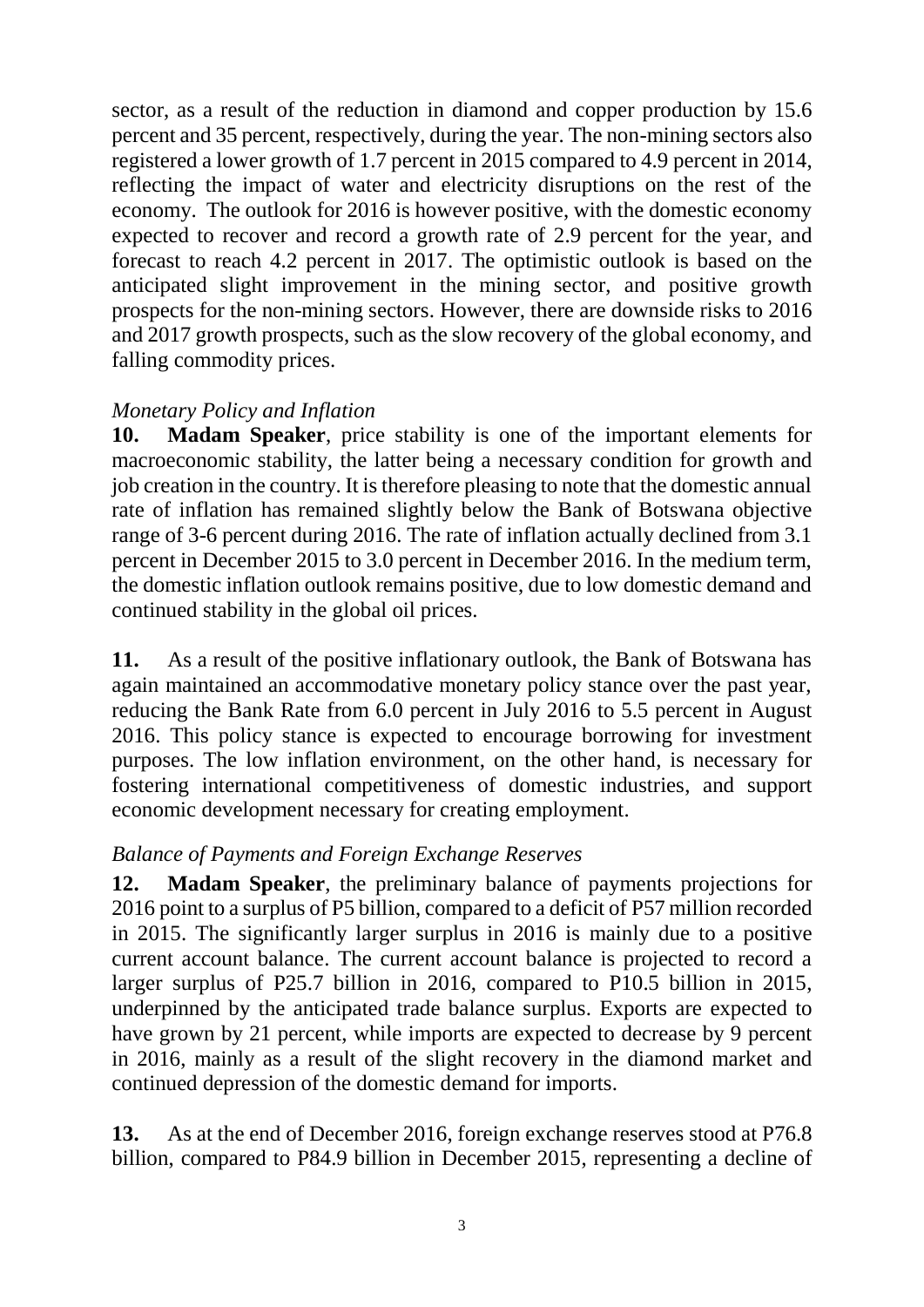9.5 percent. In terms of the US dollar and the Special Drawing Rights (SDR), these reserves stood at US\$7.2 billion and SDR5.3 billion, respectively. A fall in reserves is primarily as a result of an increase in demand for foreign exchange to pay for imports, notably for imported electricity by Botswana Power Corporation. These levels of reserves are equivalent to 17 months of import cover of goods and services**.**

**14.** The Government Investment Account (GIA) portion of the foreign exchange reserves also declined from P35.5 billion in December 2015 to P33.3 billion in November 2016, due to increased payments for imports relative to exports receipts during the period.

#### <span id="page-5-0"></span>*Exchange Rate Developments*

**15. Madam Speaker**, management of our exchange rate continues to be focused on ensuring competitiveness of the domestic industries in both regional and international markets. The objective of management of the Pula exchange rate mechanism is to maintain a stable real effective exchange rate through regular adjustments of the basket weights in line with the country's trade patterns, and the rate of crawl based on the inflation differentials between Botswana and its trading partners. In this regard, in January 2017 the current basket weights were adjusted to 45 percent South African rand and 55 percent SDR and the upward rate of crawl reduced from 0.38 percent to 0.26 percent. In terms of bilateral exchange rates, the Pula depreciated against the South African rand by 7.5 percent, while appreciating by 8.9 percent against the SDR in the twelve months to December 2016.

**16.** Furthermore, in October 2016, the Chinese renminbi (RMB) was included in the SDR basket, inevitably becoming part of the Pula basket. This change followed the regular 5-year review of the composition of the SDR basket by the International Monetary Fund. Thus, the Bank of Botswana now publishes RMB/Pula and RMB/USD with other traded exchange rates.

#### <span id="page-5-1"></span>**PRIORITY AREAS FOR 2017/2018 FINANCIAL YEAR**

**17. Madam Speaker**, NDP 11 contains six priority areas that have to be addressed in the medium term. These are: (i) *Development of Diversified Sources of Economic Growth and Revenues; (ii) Human Capital Development; (iii) Social Development; (iv)Sustainable Use of Natural Resources; (v) Consolidation of Good Governance and Strengthening of National Security; and vi) Monitoring and Evaluation.* These priority areas will be guiding the process of budget formulation during the Plan period, starting with the budget proposals for the 2017/2018 financial year, which is the first year of NDP 11. Details of some of the programmes and projects proposed for the 2017/2018 financial year, to address these national priorities are provided later in this Speech under the sub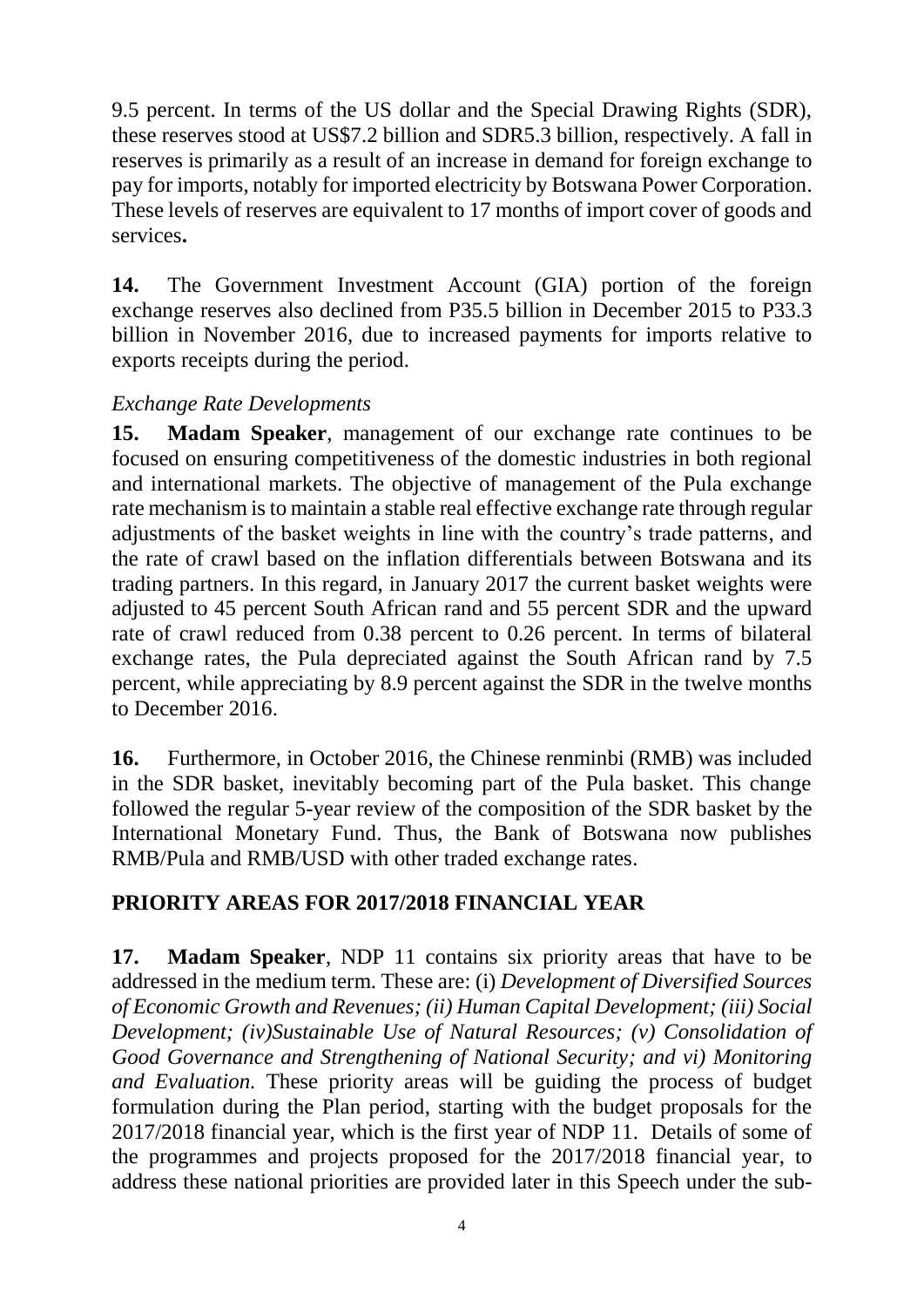section dealing with development budget. I shall now address each of these national priorities in turn.

## <span id="page-6-0"></span>**(i) Developing Diversified Sources of Economic Growth and Revenue**

## *Diversified Sources of Economic Growth*

<span id="page-6-1"></span>**18. Madam Speaker**, between financial years 1988/1989 and 2014/2015, there has been a notable change in the composition of Botswana`s gross domestic product. This period is characterised by growth in various non-mining sectors such as: Finance, Business & Services; Trade, Hotels & Restaurants; and Transport & Communications. These sectors are currently contributing significantly to value addition, while the contribution by the Mining sector has declined from over 50 percent in 1988/1989 to around 20 percent in 2014/2015.

**19.** Despite this structural transformation in the value addition, the country continues to be heavily dependent on exports and revenues from diamonds. As at end of 2015, diamond exports accounted for 83.1 percent of total exports with mineral revenue accounting for 30.4 percent share of total Government revenue. There is need to diversify our exports, which have remained the same and largely dominated by diamonds. It is for this reason that, *the development of diversified sources of economic growth and revenue* was identified as one of the priority areas to be pursued during NDP 11. Hence, besides consolidating on achievement made on structural economic transformation, export diversification should be the main objective going forward.

**20. Madam Speaker**, as a general principle, economic development and employment creation require rapid economic growth. However, over NDP 10, which ends in March 2017, our economy grew on average by about 3.8 percent. The economy is also forecast to grow at an average of about 4.4 percent per annum over the entire NDP 11. These growth rates are lower than the early 1980s rates of 7 to 9 percent and SADC regional target of 5 percent. Such rates are not sufficient to adequately address development challenges of; unemployment, poverty eradication, and income inequality. With regard to employment creation, it is important to clarify that the principal role of the Government is not to create jobs directly, but to provide a conducive macroeconomic environment to facilitate the development of the private sector. The private sector, in turn, is expected to take advantage of such an environment to undertake investments, which would contribute to the growth of the economy and creation of sustainable employment opportunities.

**21.** Among the strategies to be pursued during the 2017/2018 financial year to promote diversified and export led growth, should include the provision of basic infrastructure such as; ICT, electricity, and water supply, which are critical enablers for setting up a business. Other critical inputs such as land servicing as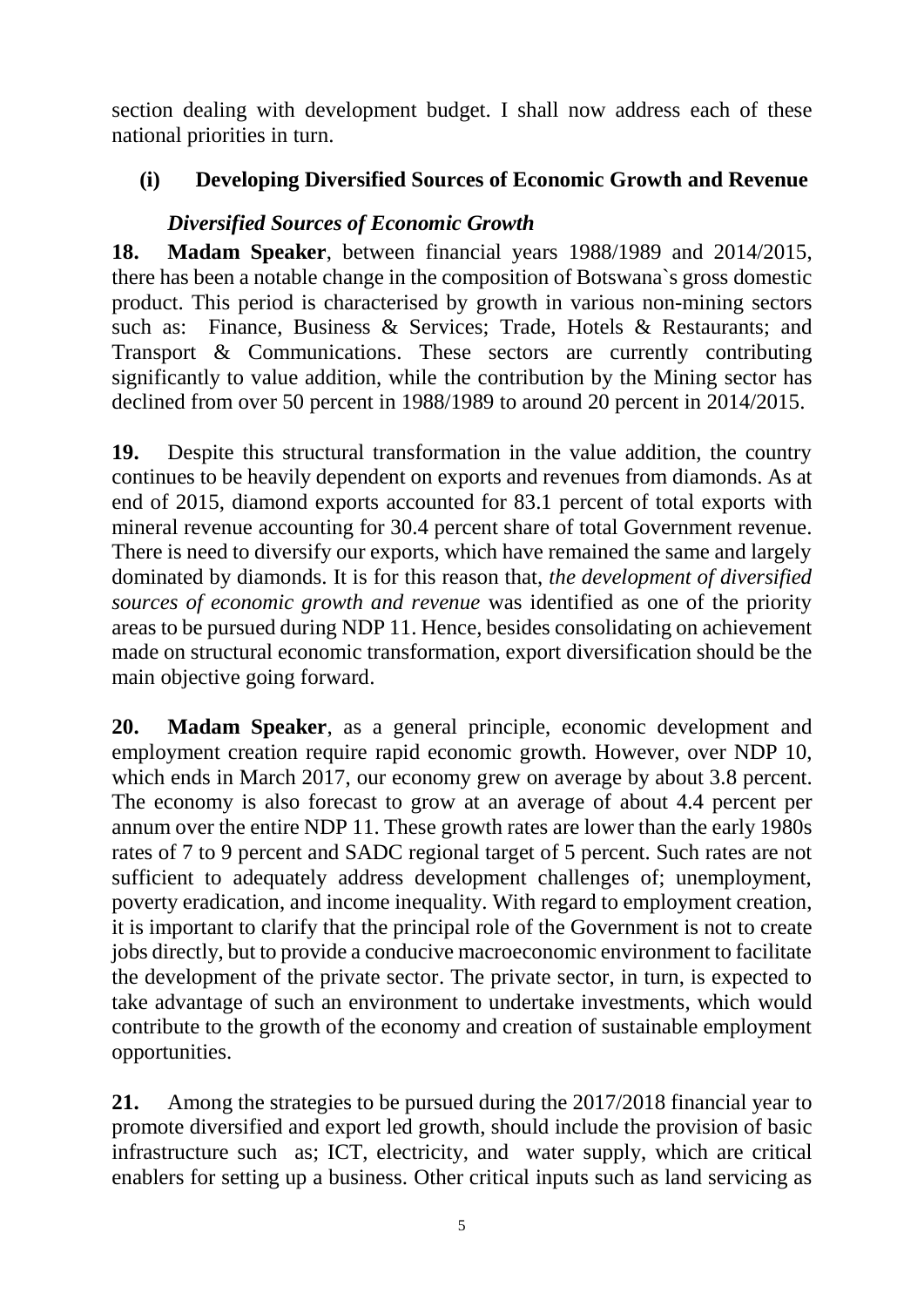well as residence and work permits have of late received attention as basic requirements for business operation.

### *Information and Communication Technology (ICT)*

**22. Madam Speaker**, in order to deliver on the priority of developing diversified sources of growth, an efficient Information and Communications Technology (ICT) infrastructure is needed as a pre-requisite for research and business mainstreaming within and outside Botswana. To this end, progress has been made in enhancing the national broadband connectivity through installation of major fibre backbone network around the country. The Ministry of Transport and Communications will also subsidise telecommunication operators to connect primary schools with Broadband internet at rural and underserviced areas, as a way of enhancing universal access to ICT.

## *Electricity Supply*

**23. Madam Speaker**, besides extending Morupule B with units 5 and 6 and Refurbishment of Morupule A Power Plant as additional power sources, the use of solar energy has been identified as a potential alternative source of electricity supply in the country. It is against this background that a comprehensive renewable energy strategy which is aimed at attracting domestic and foreign investments is being developed, and will be completed by February, 2017. Further, Government, in collaboration with the German Agency for International Cooperation is undertaking a Green Energy Feasibility Study aimed at providing alternative sources of electricity.

#### *Water Supply*

**24. Madam Speaker**, following the construction of a parallel pipeline to the existing line under the North-South Water Carrier Scheme, Government will fund the construction of various pipelines such as the ones connecting Thune Dam to Mathathane, Tsetsebye and Moletemane, which is expected to be completed in 2018, and the other connecting Kanye and Molepolole to the North South Carrier. Besides the implementation of emergency water projects throughout the country, other major water projects planned for 2017/2018 financial year include the rehabilitation of Shakawe Water Treatment Plant and its connection to Seronga, Gunotsoga, Beetsha and Gudigwa villages. All these projects are expected to provide adequate water supply to these villages.

# *Land Policy and Servicing*

**25. Madam Speaker**, to facilitate better land management, the Botswana Land Policy was approved by Parliament in July 2015. The objectives of this Policy are to protect land and promote its allocation through establishment of an up-todate land information management system and to protect land rights of all landholders as well as ensure sustainable human settlements. To this end,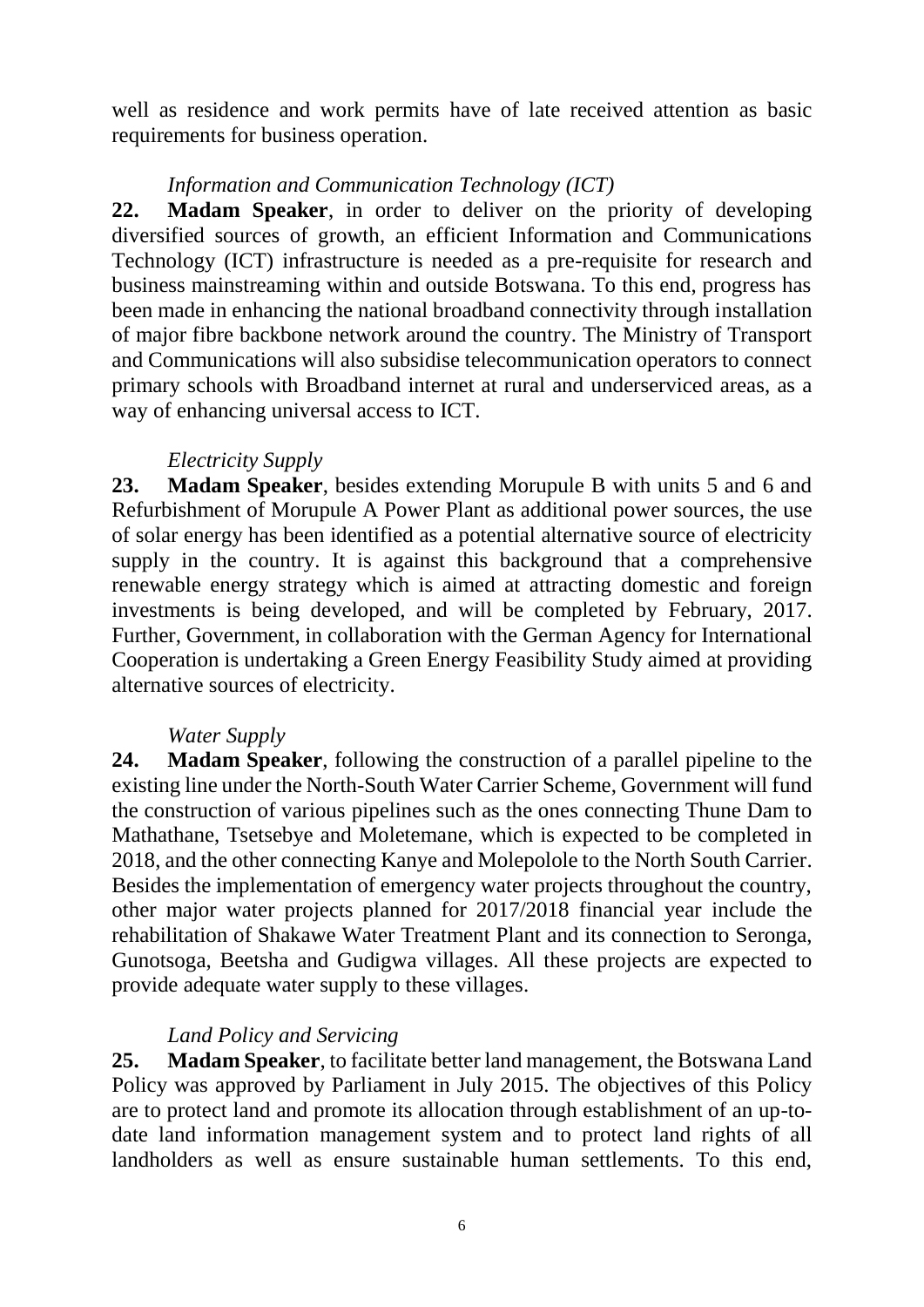implementation of the policy is ongoing, with stakeholders being engaged in order to create a common understanding of the policy. The preparation of the "National Spatial Plan" which is replacing the Botswana National Spatial Development Framework, commenced in January 2016 and is expected to be completed in June 2018. The Plan's objective is to create a balance between economic development and the environment.

**26.** In order to address the challenge of lack of serviced land, the Ministry of Land Management, Water and Sanitation Services will prioritise 37, 000 plots under ESP with particular emphasis on design and building of waterlines and storm water drainage, upgrading of sewerage and water schemes, debushing and grubbing, gravelling and/or paving. The Ministry in collaboration with the Public Private Partnership Unit in my Ministry will also engage the private sector to augment and accelerate land servicing.

#### *Local Economic Development*

<span id="page-8-0"></span>**27. Madam Speaker**, lack of employment opportunities in rural areas results in migration to urban areas. One way of curbing this migration is through the promotion of developments in rural and peri-urban areas. The Local Economic Development programme, which started in 2015, will be intensified with a view to creating sustainable employment using resources available within local communities. In addition, a pilot project to extend property rates to rural areas in order to generate revenues for Local Authorities is ongoing. The Ministry of Local Government and Rural Development is drafting regulations on extending property rates to rural areas, and these are expected to be implemented during the 2017/2018 financial year. Furthermore, following the provisional closure of the BCL mine in October 2016, Government has developed a strategy to revitalise Selebi Phikwe region, whose main elements are: agricultural production and related value chains; tourism and related services; and establishing the region as a Special Economic Zone, focusing on renewable energy generation, green technology, and ICT. Meanwhile, short term interventions have been put in place that are already being implemented, which include the establishment of a SPEDU land bank for potential investors. To this end, efforts are being made through the Ministry of Investment, Trade and Industry to attract new investors into Selebi Phikwe.

#### *Diversified Sources of Revenue*

**28. Madam Speaker**, our relatively narrow revenue base largely confined to mineral and Customs and Excise, also provides a challenge about the extent to which we can expand the scope of our economic diversification and export-led growth. Customs and Excise revenues, specifically SACU revenues have for a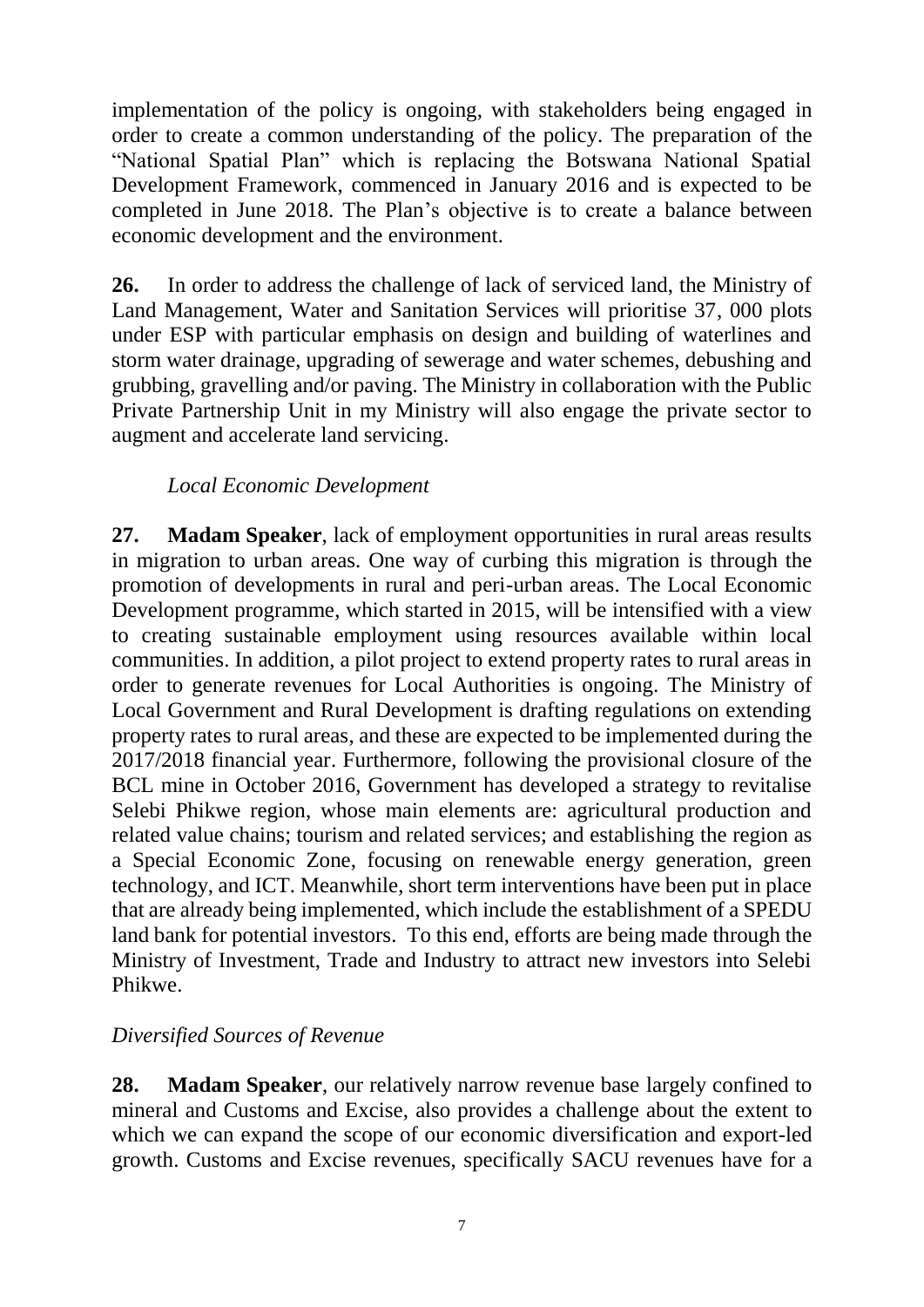long time been our second largest source of revenue after diamonds, but these have of late been fluctuating due to performance of imports within the SACU region. With mineral revenues declining and those from SACU being volatile, there is therefore an urgent need to diversify our revenue base towards more sustainable and reliable sources. To this end, my Ministry is considering proposals by the Taxation Review Committee of how to diversify the Government revenue base. These proposals include; adjusting various taxes, levies, permits and licences and reviewing some tax expenditures such as VAT exemptions.

# **(ii) Human Capital Development**

<span id="page-9-0"></span>**29. Madam Speaker**, the budget proposals for 2017/2018 financial year also cater for *human capital development* which is another priority area for NDP 11*.*  To facilitate efficiency and effectiveness of the education system which is instrumental in driving human capital development, there has been a separation of ministerial portfolios, with the creation of two Ministries of: Basic Education; and Tertiary Education, Research, Science and Technology.

**30.** Provision of basic education for Botswana will continue to be guided by the 2015 Education and Training Sector Strategic Plan. In the area of tertiary education, priority during the 2017/2018 financial year will be on ensuring that there is a direct link between skills development and the needs of the domestic job market. To this end, the Human Resource Development Council has been working on sector plans for agriculture, tourism, mining, and health.

#### <span id="page-9-1"></span>**(iii) Social Development**

**31. Madam Speaker**, in the priority area of *social development*, the 2017/2018 budget provides for achieving the Government's objective of eradicating abject poverty by December 2017. Hence, additional packages have been added to the menu of social protection measures, which include; the Layers Project, Fisheries and Aquaculture projects, and the Kgalagadi Sand Building Blocks. Furthermore, efforts are being made to support People Living with Disabilities through various programmes and schemes, such as specific assistance to graduates living with disabilities to find employment within Government, and revision of the National Policy on Disability.

**32.** Affirmative action is also applied in assisting people living with disabilities when they apply for poverty eradication projects and alternative packages. Implementation of the Disability Cash transfer which targets people with severe disabilities is also ongoing. To augment Government efforts, the United Nations Development Programme is running a programme to empower People Living with Disabilities economically and help accelerate accessibility to government programmes and services.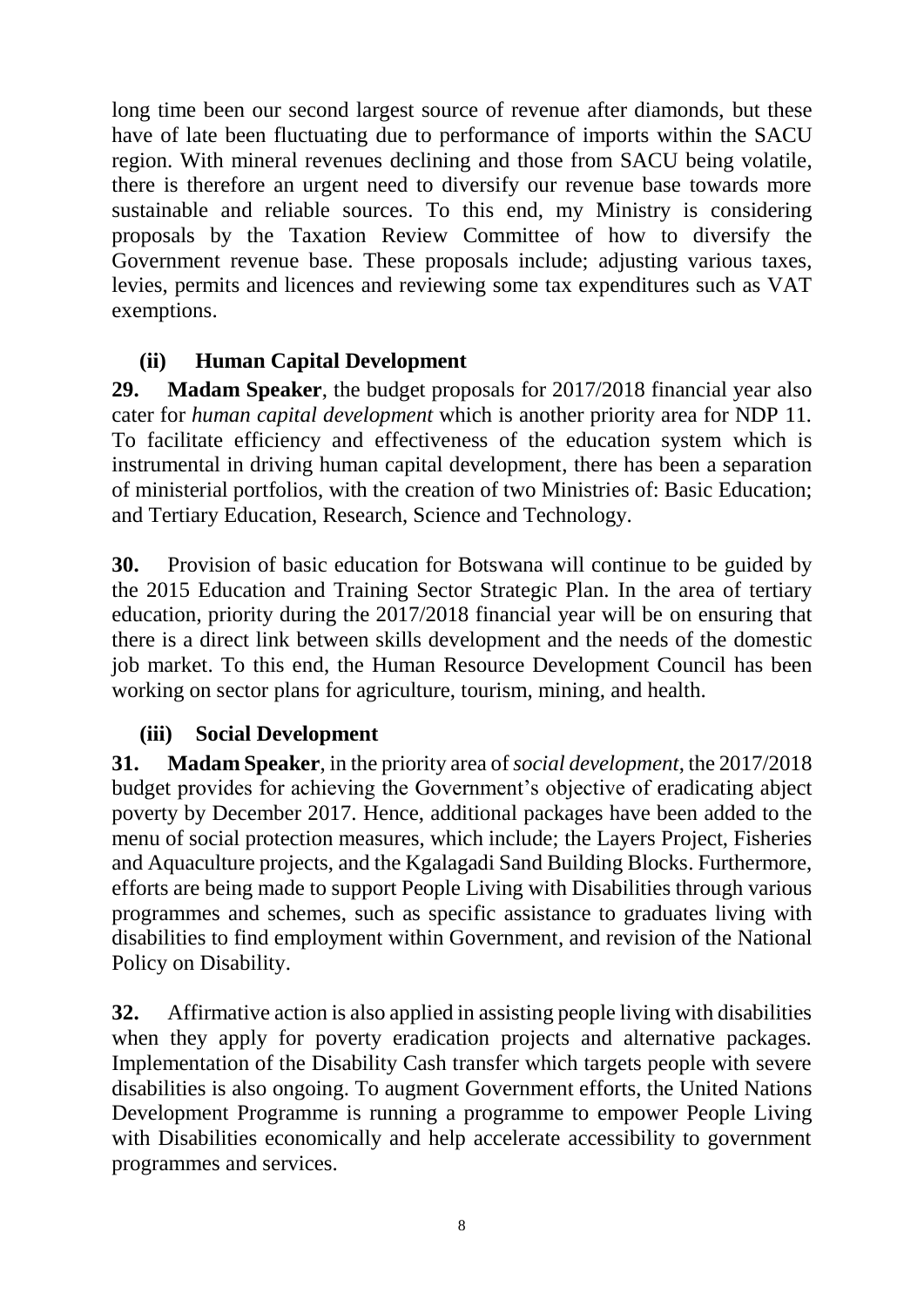### **(iv) Sustainable Use of Natural Resources**

<span id="page-10-0"></span>**33. Madam Speaker**, as one of the national priorities, *sustainable use of national resource*s is part of a broader principle of sustainable development, which has been the hallmark of this country's development strategy. To achieve sustainable development, which entails expanding the economic base without sacrificing the environment, the country has been focusing on two broad areas of *environmental protection and sustainable management of natural resources*. A number of initiatives in these areas were undertaken during NDP 10 and will continue going forward. A notable initiative is the Wealth Accounting and Valuation of Ecosystems Services (WAVES) programme whose main objective is to take stock of available natural resources and provide economic indicators for their use or depletion.

### <span id="page-10-1"></span>**(v) Consolidation of Good Governance and Strengthening of National Security**

**34. Madam Speaker**, good governance and observance of the rule of law are prerequisites for development, hence the need to continuously reform, invest and improve on national safety and security of the country. In this regard, Government will continue to nurture our participatory democracy by encouraging dialogue among citizens, and promoting transparency and accountability in the operations of the public sector. In addition, measures will be undertaken to capacitate the safety and security agencies in order to address the emerging crimes associated with the development of the economy. To this end, details of programmes and projects proposed for the 2017/2018 financial year to address the national priority on good governance and national security are provided under the section on development budget.

#### <span id="page-10-2"></span>**(vi) Monitoring and Evaluation**

**35. Madam Speaker,** Government, in collaboration with the World Bank, is developing a National Monitoring and Evaluation System. The System which will be implemented during the 2017/2018 financial year, is expected to assist Government to: strengthen the implementation processes of programmes and policies; track achievement of national development goals; and facilitate evidence-based decision-making in resource allocations.

# <span id="page-10-3"></span>**BUDGET REVIEWS AND PROPOSALS**

**36. Madam Speaker**, the country's fiscal situation has recently been characterised by slow growth in government revenues and increased pressure on expenditures, as a result of the implementation of programmes such as the Economic Stimulus Programme. Despite the projected budget deficit for the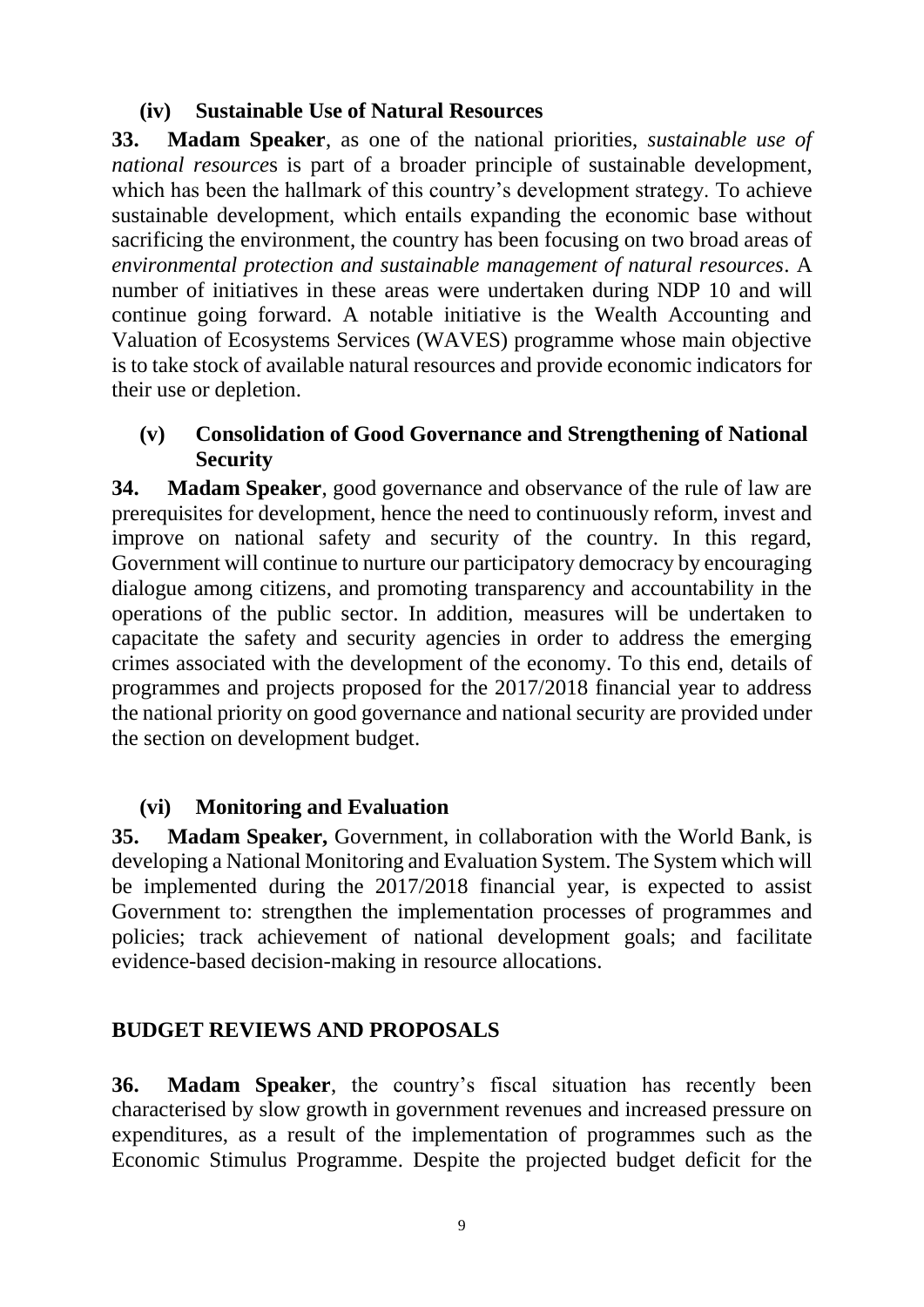2017/2018 financial year, the Government is committed to fiscal sustainability in the medium term. In this regard, Government continues to implement measures to curb increase of the wage bill and reduce wastage. In addition, Government will tighten controls by prohibiting, among others; awarding of tenders or contracts without proof of availability of funds, signing of lease agreements without budgetary provision, and virements or re-allocations of funds to cover over-expenditure, overtime allowances or any expenditure without approval of the Ministry of Finance and Economic Development.

## <span id="page-11-0"></span>**2015/2016 Budget Outturn**

**37. Madam Speaker**, a significant budget deficit of P6.99 billion or -4.7 percent of GDP was recorded in 2015/2016, compared to a surplus of P5.34 billion or 3.7 percent of GDP in 2014/2015. Total revenues and grants amounted to P47.42 billion, which comprised mainly of P34.88 billion in tax revenue and P12.40 billion in non-tax revenue. As a result of the weak global diamond market conditions during the year, non-tax revenue underperformed by 24.3 percent, due to a low performance in Mineral Royalties and Dividends. On the other hand, total expenditure and net lending during the same period stood at P54.41 billion; of which P40.41 billion was Recurrent Expenditure, while P12.77 billion was Development Expenditure. The balance of P1.23 billion was accounted for by equity injection and net lending to State Owned Enterprises.

## <span id="page-11-1"></span>**2016/2017 Revised Budget Estimates**

**38. Madam Speaker,** the 2016/2017 revised budget shows that total revenues and grants are projected to increase by P7.53 billion or 15.6 percent from P48.40 billion in the original budget to P55.93 billion. This is mainly due to an increase in Mineral revenue of P3.82 billion on account of sale of inventory and anticipated improved profitability. Non mineral income tax and Value Added Tax (VAT) are also projected to increase by P1.20 billion and P1.55 billion, respectively, from their original estimates due to continued revenue collection efforts. The Customs and Excise revenue estimate has been reduced as a result of the downward revision of the 2016/17 Southern African Customs Union (SACU) forecasts by the South African Treasury and changes in the exchange rate.

**39.** On the other hand, the projected total expenditure and net lending for 2016/2017 shows an increase by P2.59 billion, from the original budget of P54.44 billion to P57.03 billion. This is due to supplementary funding to replenish the Agricultural Credit Guarantee Scheme (ACGS), and purchase of food for Secondary Schools students under recurrent budget, as well as provision of additional funding for water and energy projects under the development budget. Net lending is also anticipated to reach P1.09 billion, due to the BCL liquidation expenses amounting to P1.02 billion, as well as P300 million as a loan and P100 million as equity to National Development Bank. In the meantime, the repayment of funds initially disbursed for underwriting of shares in the BTC IPO process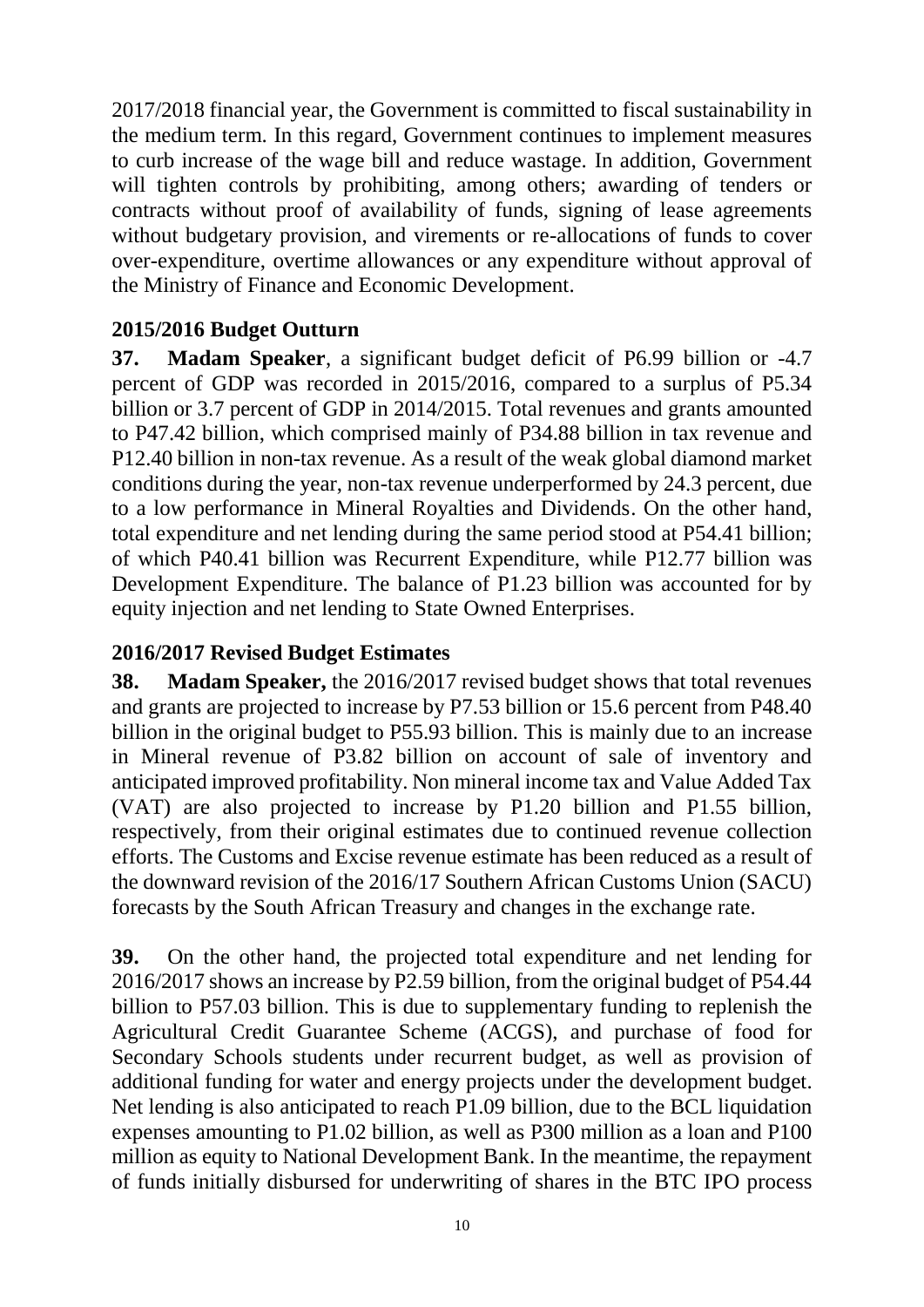amounting to P250 million was received. As a result, the revised budget balance for financial year 2016/2017 shows a deficit of P1.11 billion, or 0.7 percent of GDP.

## <span id="page-12-0"></span>**2017/2018 Budget Proposals**

**40. Madam Speaker**, before I present the budget proposals, let me reemphasise that the 2017/2018 budget marks the beginning of NDP 11 implementation. In this connection, this year's budget seeks to address strategies and priorities identified in NDP 11.

#### <span id="page-12-1"></span>**Revenues and Grants**

**41. Madam Speaker**, the 2017/2018 total revenues and grants estimate amounts to P57.19 billion, of which the largest share amounting to P17.06 billion or 29.83 percent will come from the Customs and Excise revenue. Mineral revenue is estimated at P16.33 billion or 28.6 percent, while Non-mineral income tax is estimated at P12.35 billion or 21.59 percent of total revenues and grants. VAT collection is expected to reach P8.11 billion or 14.18 percent, while the remaining balance of P3.34 billion or 5.8 percent will be made up of other revenues and grants.

#### <span id="page-12-2"></span>**Recurrent Budget**

**42. Madam Speaker**, the proposed Ministerial Recurrent Budget for the 2017/2018 financial year amounts to P39.66 billion, which represents an increase of P2.32 billion or 6.2 percent over the 2016/2017 revised budget. Of this Ministerial Recurrent Budget, 71.3 percent is proposed to be allocated to five Ministries of; Basic Education, Health and Wellness, Local Government and Rural Development, Defence, Justice and Security and Tertiary Education Research, Science and Technology.

**43.** It is proposed that the Ministry of Basic Education be allocated the largest amount of P6.80 billion or 17.2 percent of the total Ministerial Recurrent Budget. This is in line with the commitment made by Government to improve education through the implementation of the Education and Training Sector Strategic Plan (ETSSP). The ETSSP seeks to refocus education and training towards fulfilment of a more diversified and knowledge-based economy, through strengthening the match between qualifications and labour market requirements, thereby ensuring that education outputs are more closely aligned to future employment needs. The strategy covers both basic and tertiary education initiatives.

**44.** The second largest share amounting to P6.59 billion or 16.6 percent of the total Ministerial Recurrent Budget, is proposed for allocation to the Ministry of Health and Wellness. This will mainly cater for provision of; drugs, dressings vaccines, anti-retroviral therapy, replacement of obsolete medical equipment, and the implementation of the Treat All Strategy for HIV/AIDS.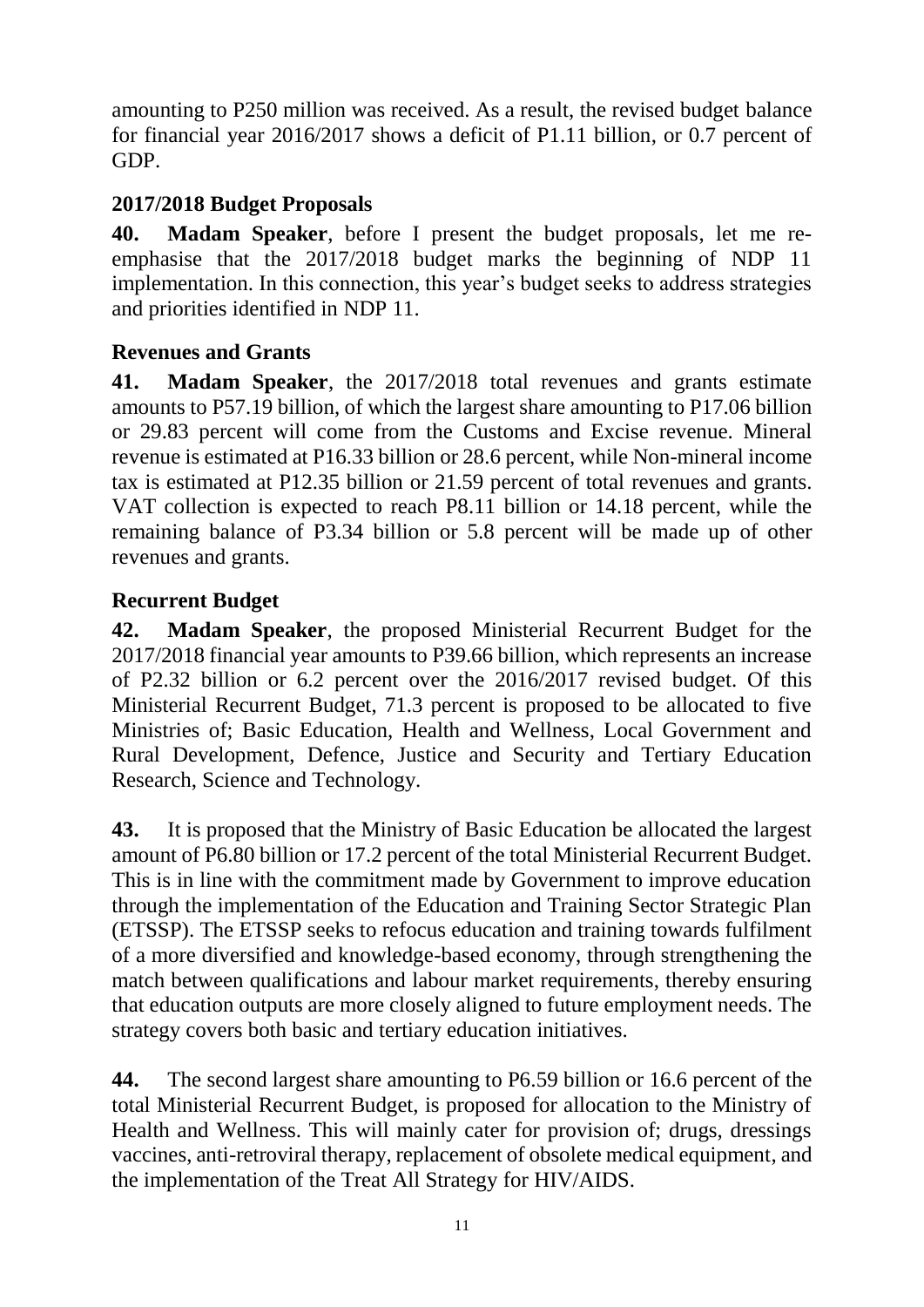**45. Madam Speaker**, the third largest share of P5.62 billion or 14.2 percent, mainly to cater for; provision for Revenue Support Grants to Urban and District Councils, maintenance of the existing infrastructure, provision for food supplies and the Old Age Pension Scheme, is proposed for allocation to the Ministry of Local Government and Rural Development.

**46.** The fourth largest share of the Ministerial Recurrent Budget of P5.01 billion or 12.6 percent is proposed for allocation to the Ministry of Defence, Justice and Security to cover operational costs including maintenance of assets which comprise aircraft, vehicles, buildings, and fuel costs.

**47.** An amount of P4.25 billion or 10.7 percent, being the fifth largest share is proposed for allocation to the Ministry of Tertiary Education, Research, Science and Technology. This allocation covers provision for student financing in both public and private tertiary institutions and subventions to parastatals under this Ministry, such as the University of Botswana, Botswana International University of Science and Technology, Botswana Accountancy College, Botswana College of Distance and Open Learning, and Botswana Institute of Technology, Research and Innovation.

**48. Madam Speaker,** the remaining balance of P11.39 billion is proposed to be shared among the rest of the Ministries and Independent Departments. Among those expected to receive a significant share are: Ministry of Transport and Communications (P1.97 billion or 5.0 percent of total recurrent budget); Ministry of Presidential Affairs, Governance and Public Administration (P1.21 billion or 3.0 percent); Ministry of Agricultural Development and Food Security (P1.10 billion or 2.8 percent); Ministry of Investment, Trade and Industry (P936.85 million or 2.4 percent); and Ministry of Land Management, Water and Sanitation Services (P855.33 million or 2.2 percent).

# <span id="page-13-0"></span>**Statutory Expenditure**

**49. Madam Speaker**, in addition to the Ministerial Recurrent Budget, Government must include provision to cover payments mandated by various statutes. The proposed budget for Statutory Expenditure for the financial year 2017/2018 is P6.98 billion. The amount will mainly cover: the servicing of debt obligations; pensions and gratuities, of which the largest share is Government contribution to Botswana Public Officers' Pension Fund; gratuities for nonpensionable officers; as well as Salaries for Specified Officers.

# <span id="page-13-1"></span>**Development Budget**

**50. Madam Speaker**, the proposed Development Budget for the 2017/2018 financial year is P16.52 billion. The largest share of the budget is proposed for allocation to the Ministry of Mineral Resources, Green Technology and Energy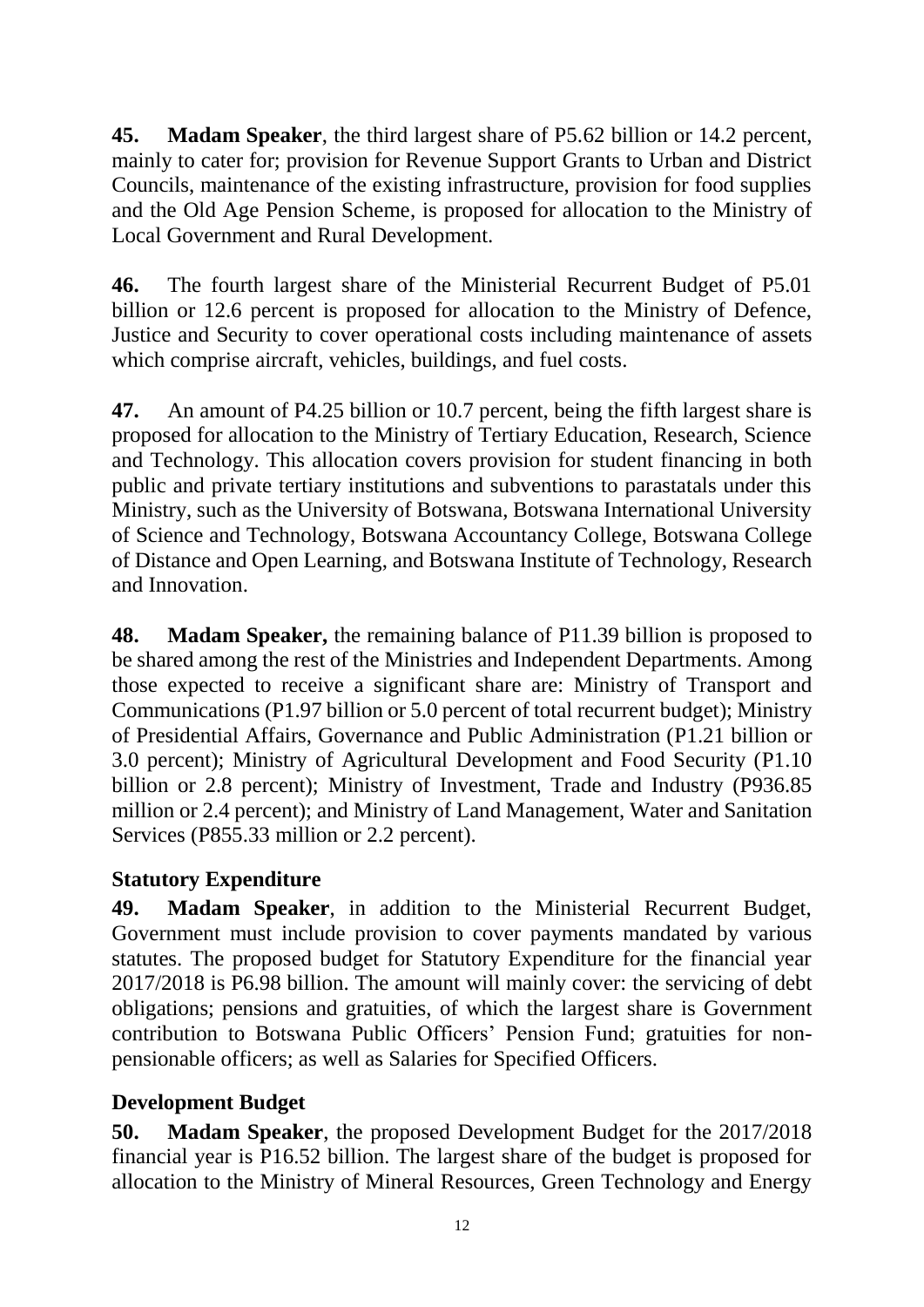Security at P2.94 billion or 17.8 percent. This is in recognition that, reliable and efficient sources of energy are a prerequisite for achieving NDP 11 priority area of *Development of Diversified Sources of Economic Growth*. The major projects under this Ministry comprise the; North West Transmission grid, Morupule A Power Plant Rehabilitation, and construction of Rakola substation. Furthermore, it is proposed that the Botswana Power Corporation be allocated an amount of P1.46 billion to cover operational costs.

**51.** The second largest share of P2.80 billion, or 17.0 percent is proposed for allocation to the Ministry of Land Management, Water and Sanitation Services. This amount will be used for implementation of water projects inclusive of the North-South Carrier II to supply water to the Southern part of the country and reticulation of water from the Thune Dam to nearby villages. This allocation will also cater for, among others; implementation of the Land Administration, Procedure, Capacity and Systems (LAPCAS) to improve land management, and land servicing, which is expected to enhance investment and employment opportunities.

**52.** To address the NDP 11 priority area of *Strengthening of National Safety and Security,* it is proposed that the Ministry of Defence, Justice and Security gets the third largest share of the Development Budget at P2.76 billion or 16.7 percent. This amount will be used to complete ongoing construction of new Police stations and housing, refurbishment of prison facilities and improvements to infrastructure, construction of houses for army personnel, purchase of vehicles and upgrading of equipment for the BDF to enhance security capabilities.

**53. Madam Speaker,** efficient transport systems are essential for moving goods and services, linking people to economic opportunities and enabling access to healthcare or education. Similarly, Information and Communication Technologies (ICT) have emerged as a major driving force behind economic growth and job creation. To this end, the fourth largest share of P1.74 billion or 10.5 percent of the Development Budget is proposed for allocation to the Ministry of Transport and Communications to cater for; Government Data Networks Phase III, Schools Connectivity project, Kazungula Bridge construction, Mohembo Bridge construction, rehabilitation of Mmankgodi to Jwaneng road and Rakhuna to Mabule road, among others.

**54. Madam Speaker,** the proposed budget allocation for the Ministry of Local Government and Rural Development of P1.74 billion or 10.5 percent, is also the fourth largest and equal to that of the Ministry of Transport and Communications. This budget is expected to address requirements for social protection, construction of additional facilities for primary schools and village infrastructure in different locations around the country. The major projects are village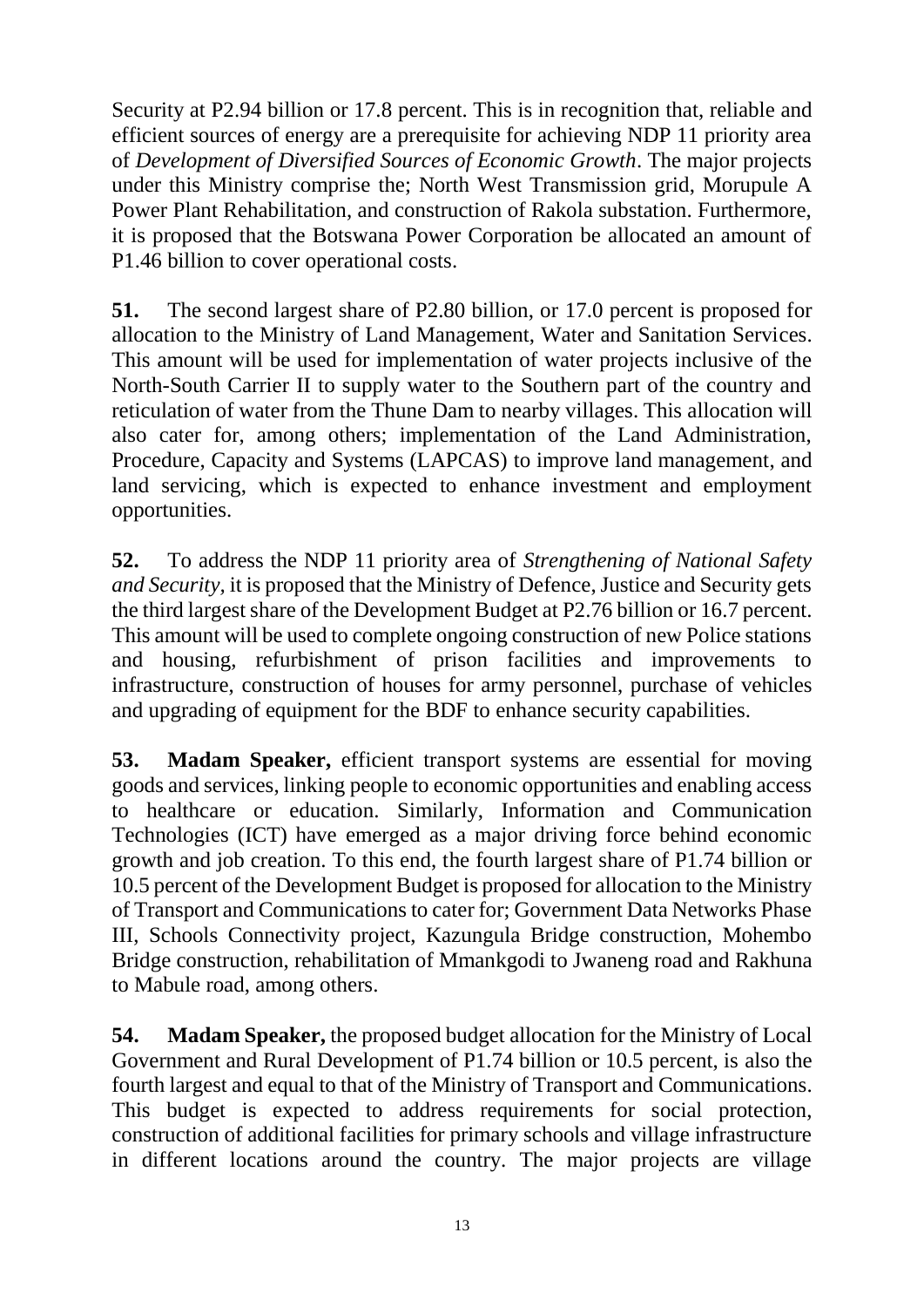infrastructure for Kang, Tutume and Gabane, primary school facilities backlog eradication countrywide, Ipelegeng and destitute housing which will address the NDP 11 priority area of Poverty Eradication. The proposed budget allocation to the Ministry also includes an amount of P570 million for Community development projects. These projects which are a Government initiative to empower local communities will be implemented along Parliamentary Constituency lines, with each of the fifty seven (57) constituencies allocated P10 million. It is intended that an annual budget provision be maintained for the rest of NDP 11.

**55. Madam Speaker,** it is proposed that the Ministry of Agricultural Development and Food Security be allocated the fifth largest budget of P983.71 million or 5.9 percent to cater for the continuation of major projects that are geared towards improving food security. These include; Integrated Support Programme for Arable Development (ISPAAD), Livestock Management and Infrastructure Development (LIMID), Agriculture Service Support Programme and Pandamatenga Agricultural Infrastructure Development. Improving food security enables the citizens to become more resilient and ensures that they participate in economic activities that improve their livelihood.

**56.** The sixth largest share of the budget amounting to P844.94 million or 5.1 percent is proposed for allocation to the Ministry of Basic Education. The bulk of these funds amounting to P731.95 million is for Secondary Schools Programme to cater for among others, provision of additional ICT facilities in secondary schools as well as construction of staff houses. The other major projects include the development of outcome based curriculum and career paths, which are expected to address the NDP 11 priority area of *Human Capital Development.* 

**57. Madam Speaker**, the remaining balance of P2.70 billion of the proposed Development Budget will be shared among the rest of the Ministries and Independent Departments. The programmes and projects to be funded with this balance include: construction and upgrading of health facilities as well as staff houses for health personnel; extension of Magistrate Courts; enhancing security at Parliament; construction of Revenue Offices; development of a Leather Park; refurbishment of Botswana Missions in different countries; procurement of electronic voting machines.

**58. Madam Speaker**, besides budget proposals for the various Ministries, a sum of P1.16 billion or 7 percent of the proposed total Development Budget is earmarked for maintenance of facilities throughout the country to extend their economic life.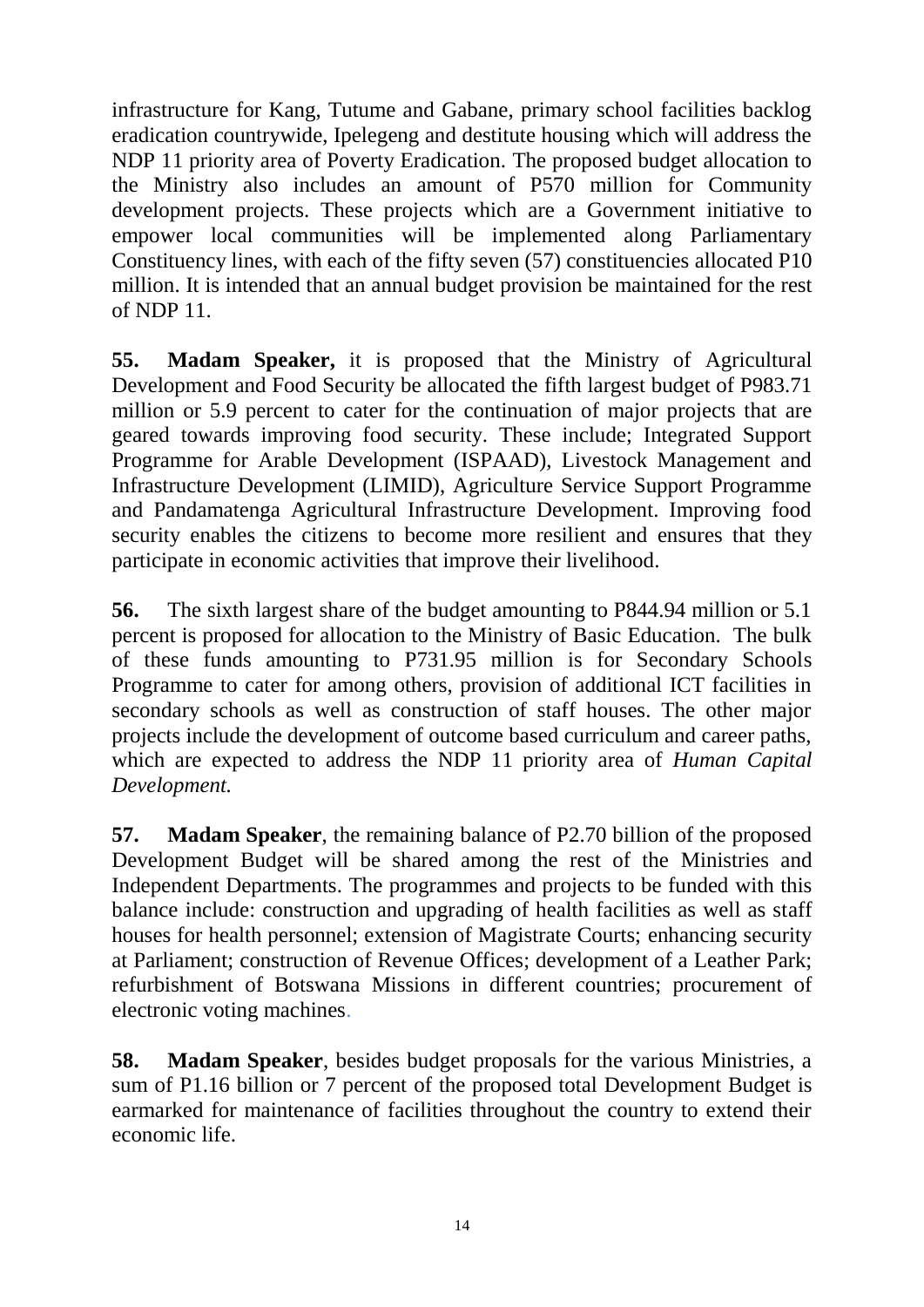## <span id="page-16-0"></span>**Overall Balance**

**59. Madam Speaker,** total revenues and grants are estimated at P57.19 billion, while total expenditure and net lending is estimated at P59.54 billion, resulting in a projected budget deficit of P2.35 billion or 1.43 percent of GDP for the financial year 2017/2018. This deficit is mainly due to the budgetary provision for power and water projects as well as the implementation of the Economic Stimulus Programme that includes education and health care services.

# <span id="page-16-1"></span>**FISCAL LEGISLATION**

**60. Madam Speaker,** in the wake of the current financial challenges that the Government is experiencing and also given the volatility of the Custom and Excise revenues, it is paramount that Government continues to exercise prudence in the management of its financial resources and also devise new ways of widening its revenue base. In this regard, my Ministry will undertake a holistic simplification of both the Income Tax Act and the Value Added Tax Act with a view to developing a Tax Administration Act. This is intended to improve tax administration efficiency, resulting in optimal revenue collection. This project is envisaged to be completed in the next financial year.

**61.** Meanwhile, the Ministry is considering proposals from the Taxation Review Committee which include: introduction of Transfer Pricing rules in the Income Tax Act that would curb any undesirable tax avoidance as well as underscore the alignment of this country's tax system to international best practice; amending the Income Tax Act, among others, to impose a penalty for non-filers irrespective of whether there is any tax to pay or not; and amending the Value Added Tax Act to include sale of property by a Deputy Sheriff as a taxable transaction.

# <span id="page-16-2"></span>**CONCLUSION**

**62. Madam Speaker**, in conclusion, I need to underscore the fact that this budget proposals point to a budget deficit of about P2.35 billion or 1.43 percent of GDP, as well as the need to undertake critical priority projects for diversifying the domestic economy. Despite this moderate deficit, the country remains committed to restoring positive budget balances in the medium to long term, as part of its standing principle of maintaining fiscal sustainability. It is our expectation that attaining fiscal sustainability should result in enhanced economic growth which is necessary to provide for; employment opportunities, eradication of abject poverty, and promotion of equitable distribution of the country's wealth.

**63.** In this regard, it is imperative that, the country broadens its domestic revenue base and reduce its reliance on diamond revenues, which are susceptible to global economic shocks. Concerted efforts will therefore continue during 2017/2018 financial year to implement policies, strategies and programmes